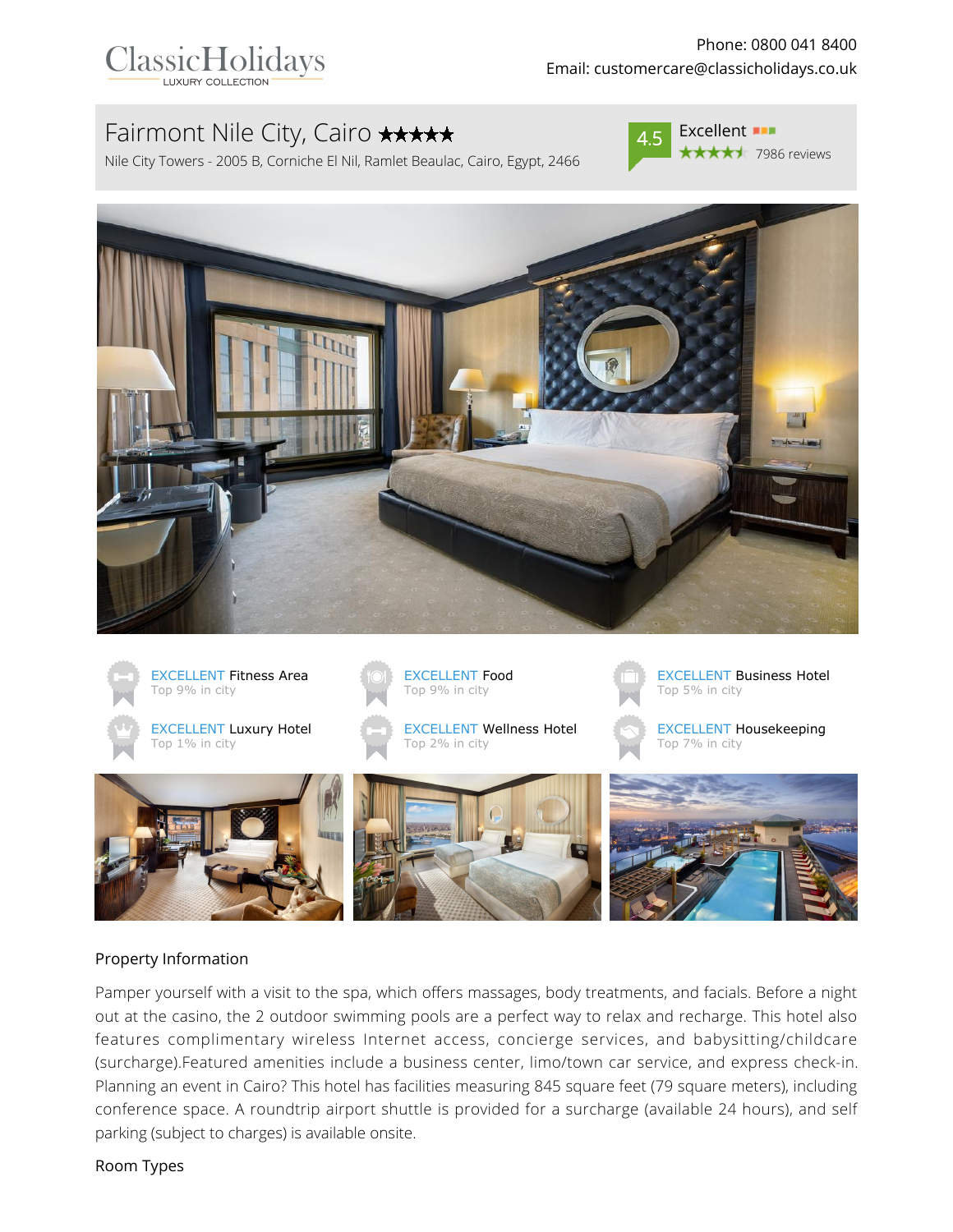Make yourself at home in one of the 540 guestrooms featuring iPod docking stations and minibars. Your pillowtop bed comes with down comforters and premium bedding. Wired and wireless Internet access is complimentary, while 40-inch LED televisions with digital programming provide entertainment. Private bathrooms with separate bathtubs and showers feature deep soaking bathtubs and rainfall showerheads.

#### Dining Facilities

Enjoy Asian cuisine at Saigon Restaurant&Lounge one of the hotel's 6 restaurants, or stay in and take advantage of the 24-hour room service. Relax with a refreshing drink from the poolside bar or one of the 3 bars/lounges. Buffet breakfasts are available daily from 6 AM to 11 AM for a fee.

#### Activities

Distances are displayed to the nearest 0.1 mile and kilometer.

Sports Center Gezirah Sporting Club - 2.3 km / 1.4 mi Aquarium Grotto Garden - 3.3 km / 2.1 mi Egyptian Museum - 3.4 km / 2.1 mi Tahrir Square - 3.5 km / 2.2 mi Qasr El Nil Bridge - 3.5 km / 2.2 mi American University of Cairo - 3.7 km / 2.3 mi Abdin Palace - 4.7 km / 2.9 mi Museum of Islamic Art - 4.8 km / 3 mi Cairo Tower - 4.8 km / 3 mi Cairo Opera House - 5.2 km / 3.2 mi Giza Zoo - 7.1 km / 4.4 mi Al-Azhar University - 7.3 km / 4.5 mi Khan el-Khalili - 7.4 km / 4.6 mi Midan Hussein Mosque - 7.7 km / 4.8 mi Sultan Hussan Mosque - 7.8 km / 4.9 mi The nearest airports are: Cairo Intl. Airport (CAI) - 20.4 km / 12.7 mi Giza (SPX-Sphinx Intl.) - 46 km / 28.6 mi The preferred airport for Fairmont Nile City, Cairo is Cairo Intl. Airport (CAI).

## Surrounding Area

With a stay at Fairmont Nile City, Cairo, you'll be centrally located in Cairo, within a 15-minute drive of Egyptian Museum and Tahrir Square. This 5-star hotel is 3.8 mi (6 km) from American University of Cairo and 4.3 mi (7 km) from Cairo Tower.

## Note

Extra-person charges may apply and vary depending on property policy.

Government-issued photo identification and a credit card, debit card, or cash deposit may be required at check-in for incidental charges.

Special requests are subject to availability upon check-in and may incur additional charges. Special requests cannot be guaranteed.

- -Minimum Spring Break check-in age is 16 years old.
- -The name on the credit card used at check-in to pay for incidentals must be the primary name on the guestroom reservation.
- -This property advises that enhanced cleaning and guest safety measures are currently in place.
- -Disinfectant is used to clean the property.
- -Personal protective equipment, including masks, will be available to guests.